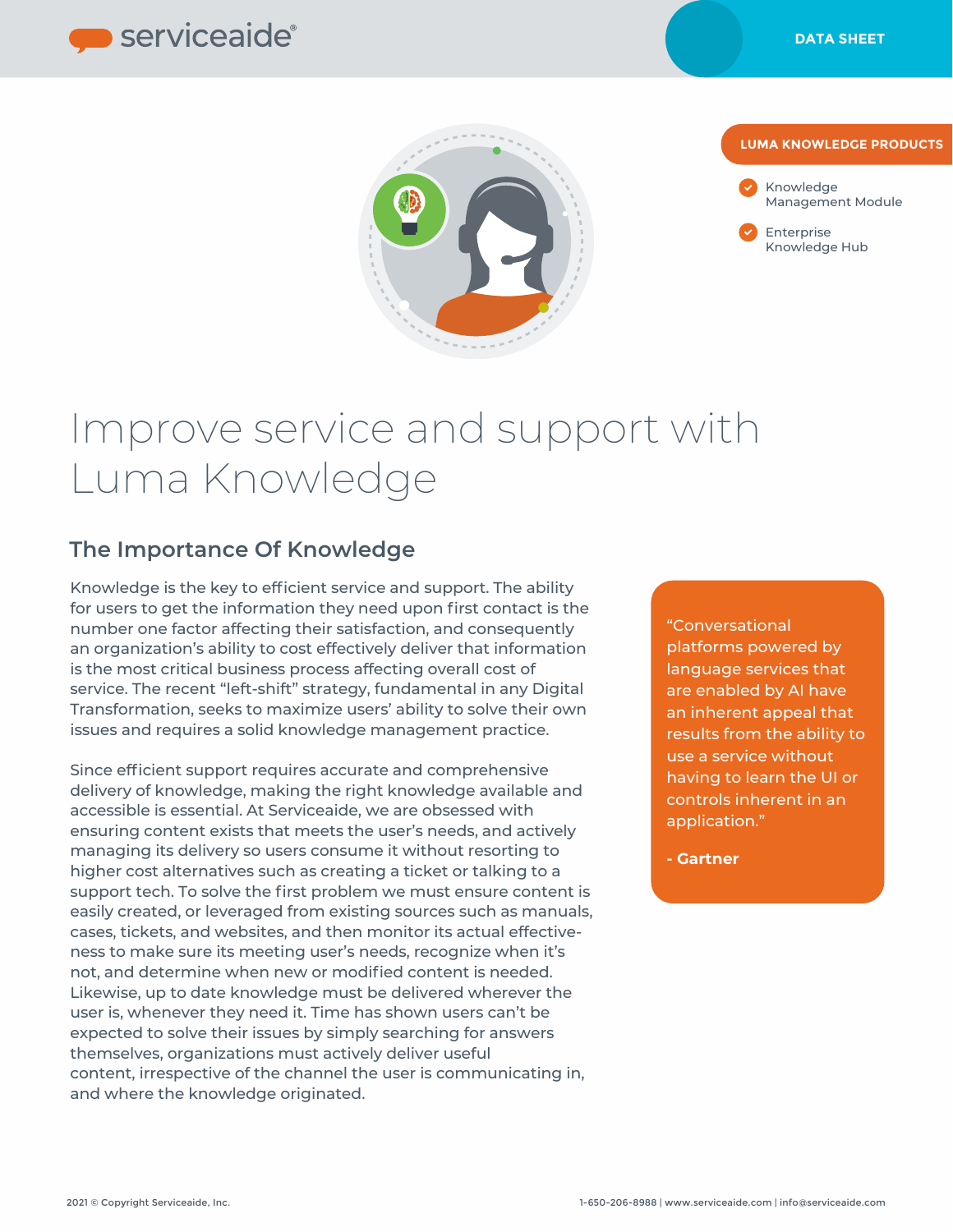### **Knowledge Artifacts**

Knowledge artifacts or content can exist internally or externally. It can be from document management, intelligence gathering or content mining. Information can also be held by humans; inferred from behavior (like your phone navigation offering the next destination when you start your car). How you gather Information for your market can be shaped by surveys, questionnaires or focus groups to name a few. An organization's culture, processes, products and services serve as an important source of embedded knowledge. For this reason, access and availability of this knowledge is critical in a service and support solution. Luma Knowledge addresses both the need to supply and holistically manage knowledge, and make sure users access the right information during their first contact with an organization.

## **The Luma Knowledge Management Module (KM)**

Luma KM takes a knowledge centered service approach to optimize the access, creation, reuse and improvement of content into the day to day needs of users to solve problems. It is a component available with Luma Virtual Agent. It includes a true knowledge graph (to store artifacts, their usage and relationships), an AI-powered contextual search capability, automated curation recommendations, FAQ generation, and unified Natural Language Processing (NLP) and Machine Learning (ML) to automate content ingestion and ensure content health - matching user needs. Effective Virtual Agents and self-service portals of all types need the knowledge necessary to triage and resolve user needs, and deploying Luma Knowledge with Luma Virtual Agent provides the means to ensure knowledge is not a limiting factor in Luma's ability to provide first contact resolution. The combined solution provides the means to detect a user's intent and conversationally guide them to the correct information, then follow up to ensure the content actually met the need. Luma Virtual Agent integrated with the Luma Knowledge Module establishes this all-critical closed loop process, applying lessons learned from users to automatically tune search mechanisms and recommend changes and additions to content.

#### **Key performance improvements include:**

- **Maximize self-service rates.** Present a cohesive view of knowledge across the organization improving digital first contact resolution (FCR), reducing cost per ticket by improved ticket deflection, and boost net promoter score (NPS) by delighting users (delivering the information they need).
- **Improve service and support to enable a more agile and autonomous service desk.** Expose knowledge as soon as it's published without rekeying or updating self-service portals or websites. React faster to events, reducing mean time to resolution (MTTR) decreasing disruption to work and impact of outages.
- **Reduce enterprise costs.** Reduce admin time, the analysis to achieve search accuracy and maintain content health through consistent automated NLP processing of content. Eliminate the costly, accuracy robbing manual work to keyword tag content by leveraging Luma's automated topic, subject, and motivation extraction and metadata creation. And unified NLP and Machine Learning provides content health recommendations (create new, modify existing, or remove content) reducing the recurring cost to optimize organizational workflow. You can deflect tickets and save up to 90% on your first level service costs, by self-tuning retrieval algorithms which achieve the highest accuracy.

The Luma Knowledge Module can be transformative catapulting self-service FCR rates and user satisfaction. By making answers and information omni-channel accessible, easily findable by auto-tuning searches, and actively managing content health, Luma KM outperforms legacy document management and knowledge management "processes".

**1**

**2**

**3**